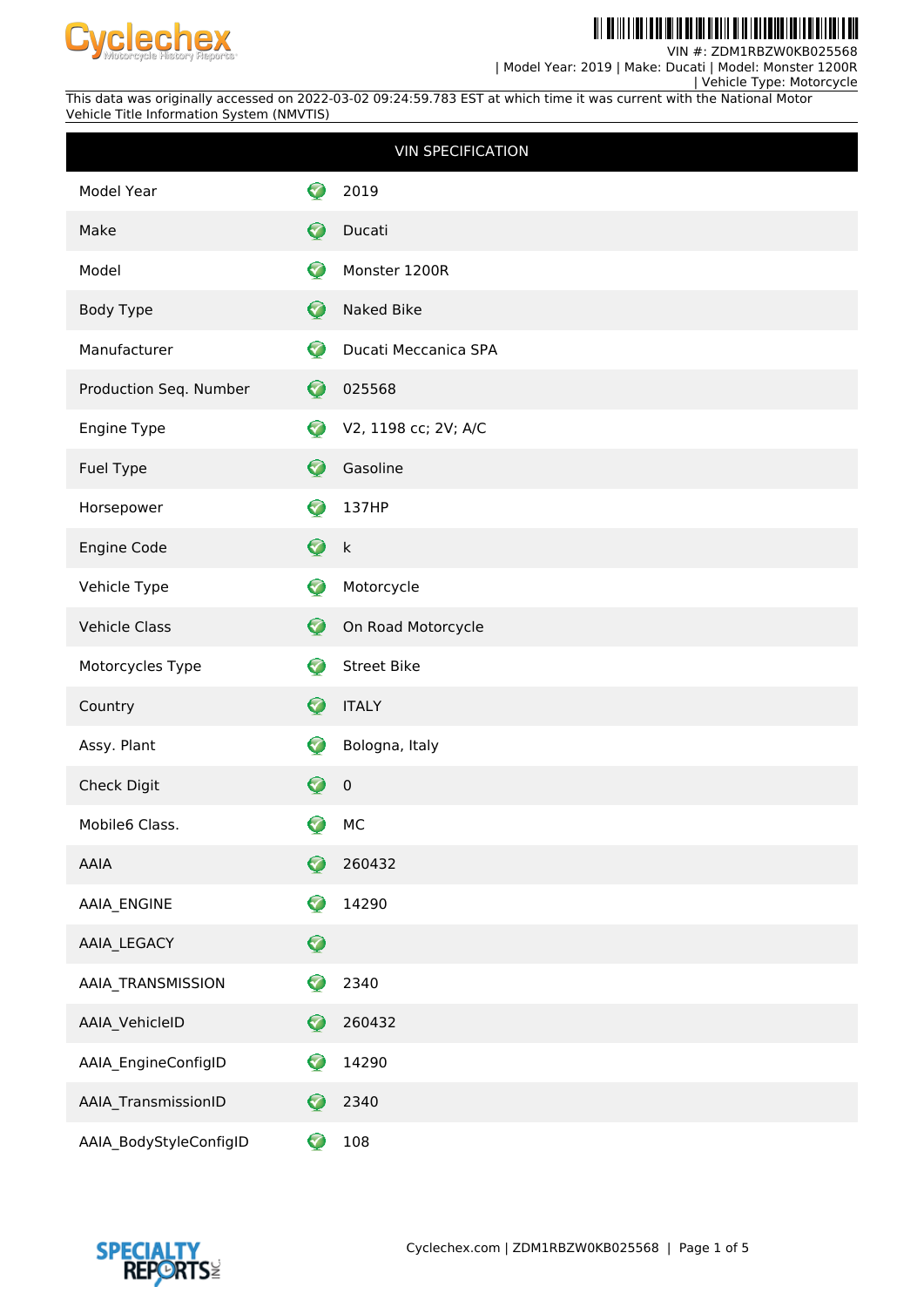

# <u> Ali da wa i wa ina katika ilaya wakati ni katika m</u>

VIN #: ZDM1RBZW0KB025568 | Model Year: 2019 | Make: Ducati | Model: Monster 1200R

| Vehicle Type: Motorcycle

This data was originally accessed on 2022-03-02 09:24:59.783 EST at which time it was current with the National Motor Vehicle Title Information System (NMVTIS)

| AAIA BrakeConfigID      | 19              |
|-------------------------|-----------------|
| AAIA_DriveTypeID        | $\overline{4}$  |
| AAIA_SpringTypeConfigID | 15<br>$\bullet$ |

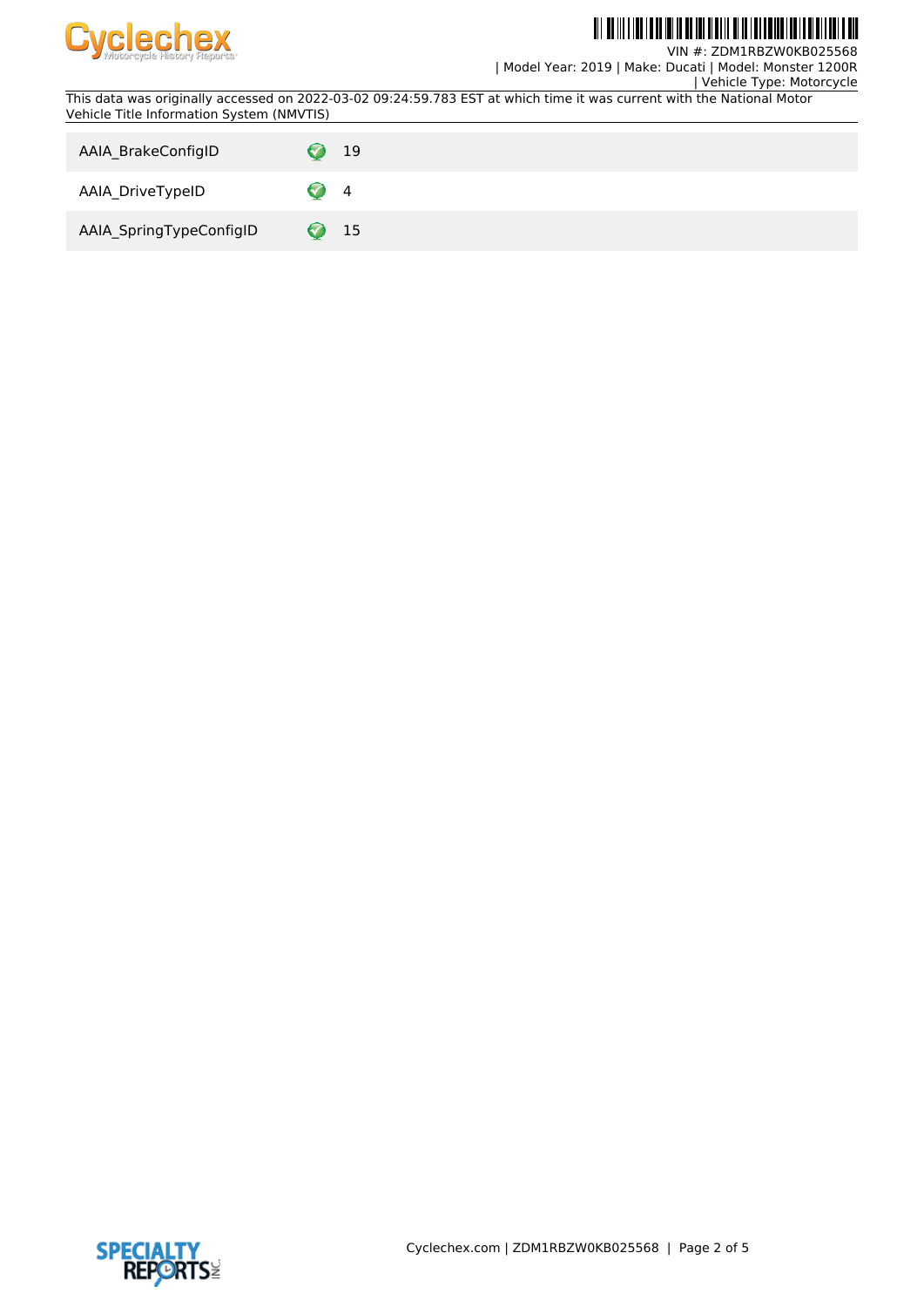

VIN #: ZDM1RBZW0 | Model Year: 2019 | Make: Ducati | Model: Monster 1200R

| Vehicle Type: Motorcycle

This data was originally accessed on 2022-03-02 09:24:59.783 EST at which time it was current with the National Motor Vehicle Title Information System (NMVTIS)

## **MULTI-STATE VEHICLE HISTORY REPORT**

| <b>CONDITION HISTORY</b>       |           |                                       |  |
|--------------------------------|-----------|---------------------------------------|--|
| <b>Brand Category</b>          |           | <b>NMVTIS Search Result</b>           |  |
| <b>Total Loss</b>              | ❤         | No Title Brand found by Cyclechex.com |  |
| Salvage                        | 3         | No Title Brand found by Cyclechex.com |  |
| Disclosed Damage               | Ø         | No Title Brand found by Cyclechex.com |  |
| <b>Bond</b>                    | 7         | No Title Brand found by Cyclechex.com |  |
| Flood                          | ❤         | No Title Brand found by Cyclechex.com |  |
| Cars/Cash for Clunkers         | $\bullet$ | No Title Brand found by Cyclechex.com |  |
| Gray Market                    | ଚ         | No Title Brand found by Cyclechex.com |  |
| Junk                           | ❤         | No Title Brand found by Cyclechex.com |  |
| Manufacturer Brand             | ❤         | No Title Brand found by Cyclechex.com |  |
| New/Re-Issued VIN              | 3         | No Title Brand found by Cyclechex.com |  |
| Odometer                       | 3         | No Title Brand found by Cyclechex.com |  |
| Rebuilt/Repaired/Reconstructed | 0         | No Title Brand found by Cyclechex.com |  |
| Dismantled                     | ❤         | No Title Brand found by Cyclechex.com |  |
| Rental/Taxi/Police             | ❤         | No Title Brand found by Cyclechex.com |  |
| Agricultural/Logging Vehicle   | ❤         | No Title Brand found by Cyclechex.com |  |
| <b>Title Copy</b>              | ❤         | No Title Brand found by Cyclechex.com |  |
| Antique/Classic                | ♡         | No Title Brand found by Cyclechex.com |  |
| Undisclosed Lien               | Ø         | No Title Brand found by Cyclechex.com |  |

|               |               | <b>TITLE HISTORY</b> |            |          |
|---------------|---------------|----------------------|------------|----------|
| <b>State</b>  | <b>Status</b> | VIN                  | Issue Date | Odometer |
| Massachusetts | Current       | ZDM1RBZW0KB025568    | 06/21/2019 | 10 Miles |
|               | .             |                      |            |          |

No historical title records for this vehicle.

#### JUNK AND SALVAGE INFORMATION

No Junk/Salvage Reportings Found

### RECALL DATA FROM NATIONAL HIGHWAY TRAFFIC SAFETY ADMINISTRATION (NHTSA)

No Recall Data Found

### INSURANCE INFORMATION

Occurrence **Reporting Entity Reporting Entity Date of Insurance Claim** 

No Total Loss Reportings Found

| LIEN INFORMATION                              |      |  |  |  |
|-----------------------------------------------|------|--|--|--|
| <b>Entity Title</b>                           | Date |  |  |  |
| There are no liens reported for this vehicle. |      |  |  |  |

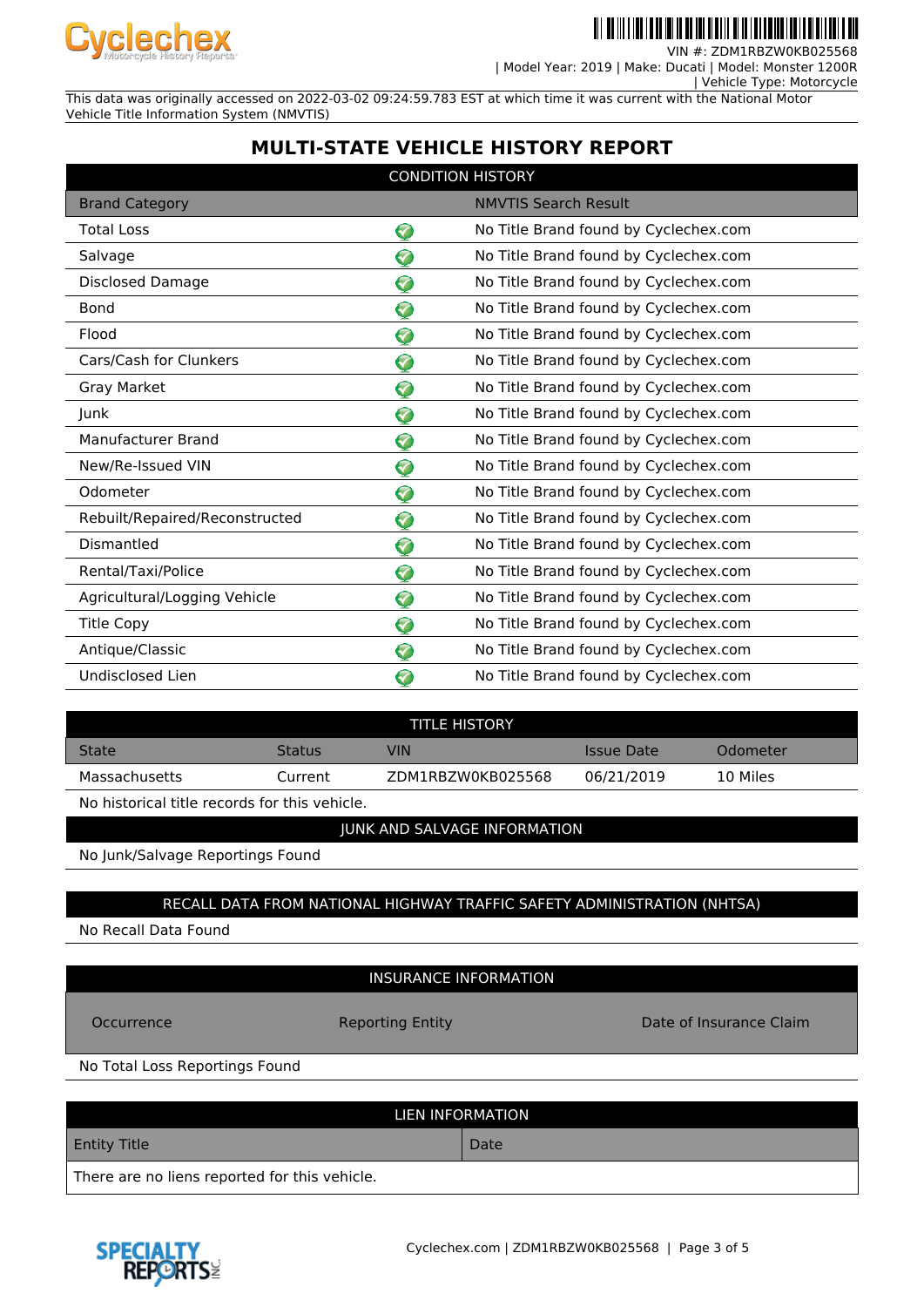

VIN #: ZDM1RBZW0KB025568 | Model Year: 2019 | Make: Ducati | Model: Monster 1200R

<u> III III III III III II II II II </u>

| Vehicle Type: Motorcycle

This data was originally accessed on 2022-03-02 09:24:59.783 EST at which time it was current with the National Motor Vehicle Title Information System (NMVTIS)

Lien data does not include information on all motor vehicles in the United States because not all lienholders provide information to the source of this lien data.

|                      | <b>DETAILS</b>    |  |
|----------------------|-------------------|--|
| <b>Standard Data</b> |                   |  |
| identification       | ZDM1RBZW0KB025568 |  |

#### DISCLAIMER

## **NMVTIS Consumer Access Product Disclaimer**

The National Motor Vehicle Title Information System (NMVTIS) is an electronic system that contains information on certain automobiles titled in the United States. NMVTIS is intended to serve as a reliable source of title and **brand** history for automobiles, but it does not contain detailed information regarding a vehicle's repair history.

All states, insurance companies, and junk and salvage yards are required by federal law to regularly report information to NMVTIS. However, NMVTIS does not contain information on all motor vehicles in the United States because [some states](https://vehiclehistory.bja.ojp.gov/nmvtis_states) are not yet providing their vehicle data to the system. Currently, the data provided to NMVTIS by states is provided in a variety of time frames; while some states report and update NMVTIS data in "real-time" (as title transactions occur), other states send updates less

frequently, such as once every 24 hours or within a period of days. Information on previous, significant vehicle damage may not be included in the system if the vehicle was

never determined by an insurance company (or other appropriate entity) to be a "total loss" or branded

by a state titling agency. Conversely, an insurance carrier may be required to report a "total loss" even if

the vehicle's titling-state has not determined the vehicle to be "salvage" or "junk." A vehicle history report is NOT a substitute for an independent vehicle inspection. Before making a

decision to purchase a vehicle, consumers are **strongly encouraged to also obtain an independent**

**vehicle inspection** to ensure the vehicle does not have hidden damage. The [Approved NMVTIS Data](https://vehiclehistory.bja.ojp.gov/nmvtis_vehiclehistory)

[Providers](https://vehiclehistory.bja.ojp.gov/nmvtis_vehiclehistory) (look for the NMVTIS logo) can include vehicle condition data from sources other than NMVTIS. NMVTIS data **INCLUDES** (as available by those entities required to report to the System):

Information from [participating](https://vehiclehistory.bja.ojp.gov/nmvtis_states) state motor vehicle titling agencies. Information on automobiles, buses, trucks, motorcycles, recreational vehicles, motor homes, and

tractors. NMVTIS may not currently include commercial vehicles if those vehicles are not

included in a state's primary database for title records (in some states, those vehicles are

managed by a separate state agency), although these records may be added at a later time. Information on "brands" applied to vehicles provided by participating state motor vehicle titling

agencies. Brand types and definitions vary by state, but may provide useful information about

the condition or prior use of the vehicle.

Most recent odometer reading in the state's title record.

Information from insurance companies, and auto recyclers, including junk and salvage yards,

that is required by law to be reported to the system, beginning March 31, 2009. This information

will include if the vehicle was determined to be a "total loss" by an insurance carrier. Information from junk and salvage yards receiving a "cash for clunker" vehicle traded-in under